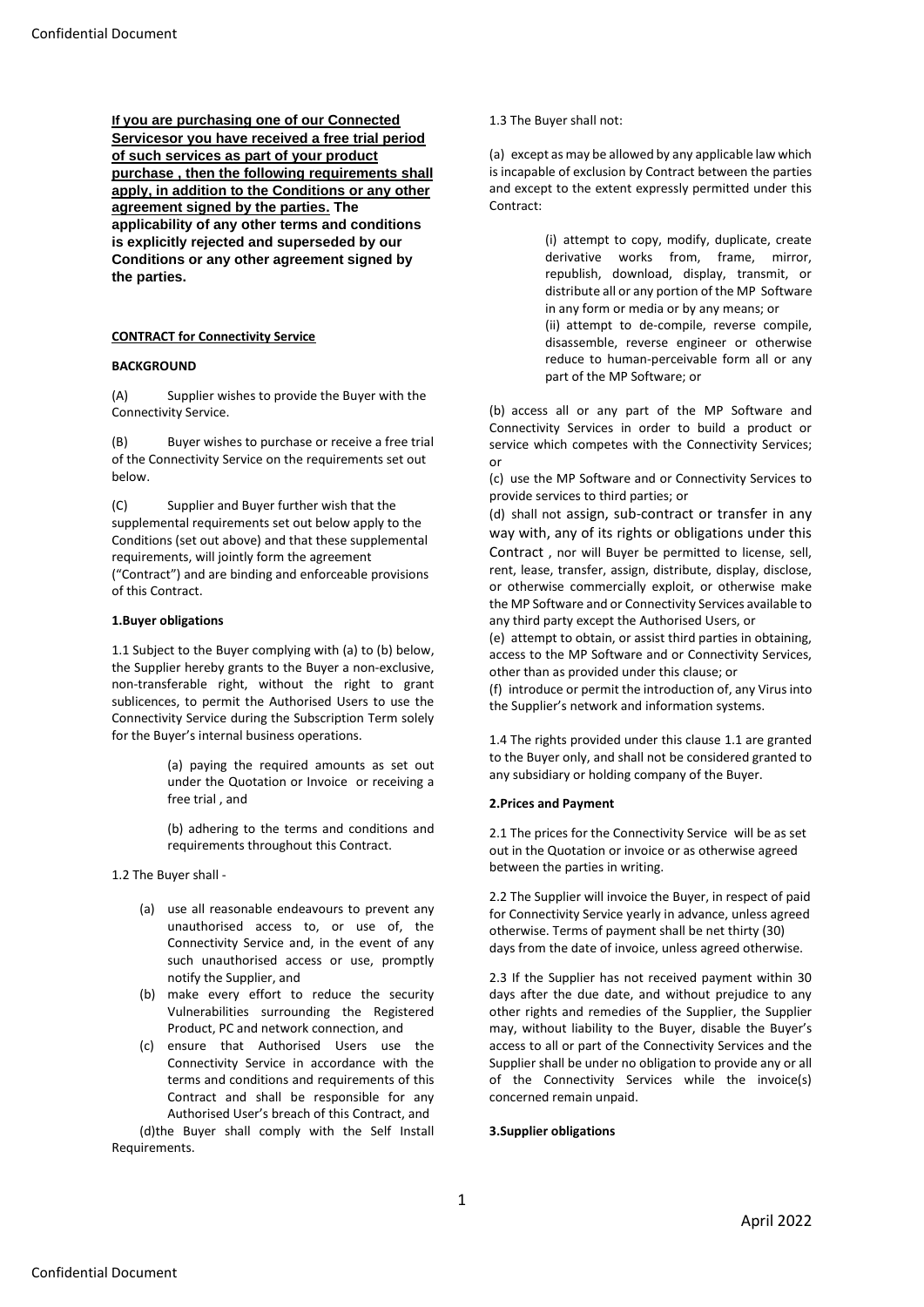3.1 The Supplier undertakes, during the Subscription Term, to use all reasonable skill and care to supply the Connectivity Services in accordance with this Contract.

3.2 The Supplier:

(a) does not warrant that:

(i) the Buyer's use of the Connectivity Services will be error-free; or

(ii) that the Connectivity Services and/or the information obtained by the Buyer through the Connectivity Services will meet the Buyer's requirements; or

(iii) the MP Software or the Connectivity Services will be free from Vulnerabilities or Viruses;

(b) is not responsible for any delays, delivery failures, or any other loss or damage resulting from the transfer of data over communications networks and facilities, including the internet, and the Buyer acknowledges that the Connectivity Services may be subject to limitations, delays and other problems inherent in the use of such communications facilities.

(c) that the Connectivity Service will be compatible with the Buyer's information technology infrastructure and or software.

3.3 The Supplier warrants that it has and will maintain all necessary licences, consents, and permissions necessary for the performance of its obligations under this Contract.

3.4 If there are any issues with the MP Software, that cannot be dealt with normal maintenance, then Supplier will;

- (a) Issue update to the MP Software; or
- (b) Terminate the Contract immediately by notice in writing to the Buyer and refund any of the monies paid by the Buyer as at the date of termination (less a reasonable sum in respect of the Buyer's use of the MP Software to the date of termination).

3.5 Subject to the Buyer ensuring that they have complied with the Supplier Specifications and or installed any update provided by the Supplier, then the Supplier warrants an uptime of above 95% for the Connectivity Services over the Subscription Term If Supplier is unable to provide the uptime as stated, Buyer and Supplier will liaise to discuss a credit for following Subscription Term.

## **4.Buyer Data**

4.1 The Buyer shall own all right, title and interest in and to all of the Sample Results and are responsible for the security of its proprietary and Confidential Information.

**5. Confidentiality (in addition to either our clause 18 in** 

#### **our Conditions or a similar clause in such other agreement as signed by parties)**

5.1 Buyer Confidential Information shall comprise of Asset Management Data. Buyer Confidential Information shall be stored securely and will never be shared, unless Supplier has a legal obligation to disclose such Confidential Information.

5.2 The Buyer acknowledges that the MP Software and information relating to the MP Software, including the results of any performance testing (which does not include Buyer data) of MP Software, constitutes Suppliers Confidential Information.

5.3 At the request of the Buyer, the Supplier shall archive Asset Management Data or erase from its computer systems (to the extent reasonably practicable) or return to the Buyer all documents and materials (and any copies) containing, reflecting, incorporating, or based on the Buyer's Confidential Information and Sample Results.For the avoidance of doubt this obligation does not apply to any Telemetry Data or Software Crash Data or information derived by the Supplier from analysis of the Telemetry Data or the Software Crash Data. The Supplier may retain one copy of the Confidential Information for the sole purpose of ascertaining its ongoing rights and responsibilities in respect of such information.

## **6.Intellectual Property Rights (in addition to either our clause 16 in our Conditions or a similar clause in such other agreement as signed by parties)**

6.1 The Buyer acknowledges that all the intellectual property rights in the MP Software shall belong to Supplier or relevant third-party owners (as the case maybe) and the Buyer shall have no rights in or to the MP Software other than the right to use it in accordance with the terms and conditions and the requirements of the Contract.

6.2 Supplier shall own any intellectual property derived by Supplier from the analysis of the Telemetry Data and the Software Crash Data.

- 6.3. Supplier shall have no obligation or liability under this clause (and clause 16 of Conditions) insofar as the infringement arises from: (i) any additions or modifications made to Connectivity Service in question, otherwise than by MP or with its prior written consent; or (ii) the use of Connectivity Service beyond that scope established by Supplier or approved in writing by Supplier.
- 6.4 Without prejudice to clause 14.1 of the Conditions, this clause states the entire liability of Supplier and the exclusive remedy of Buyer with respect to any alleged infringement of intellectual property rights belonging to a third party arising out of or in connection with the performance of any Contract. This clause shall be subject to the limits of liability in clause 14.2 of the Conditions.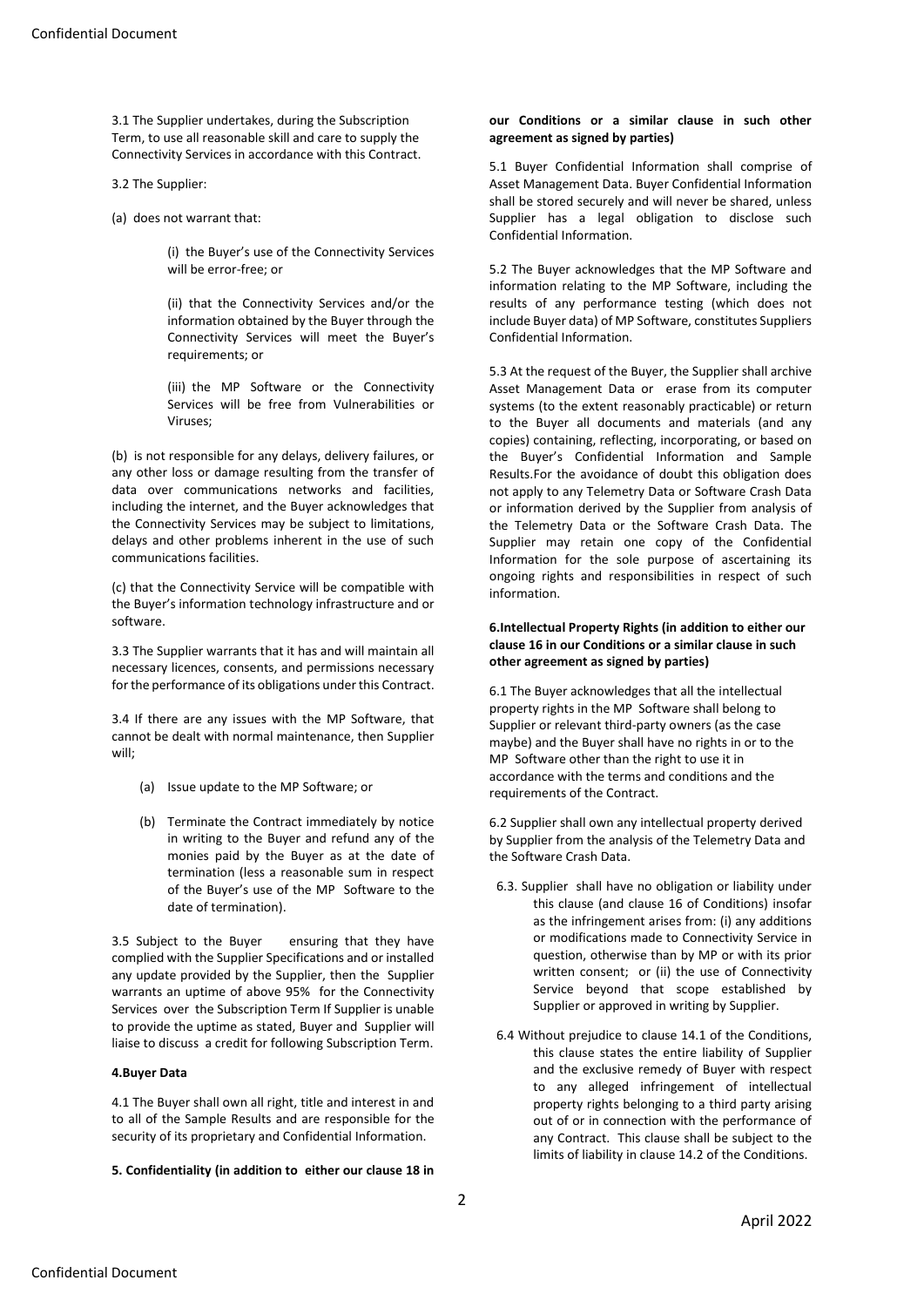#### **7. Term and termination**

7.1 This Contract shall, unless otherwise terminated as provided in this clause, commence on the Effective Date and shall continue for the Initial Subscription Term and, thereafter, this Contract can be automatically renewed for successive periods of 12 months (each a Renewal Period), provided Buyer has paid monies due under Quotation or invoice, unless:

> (a) either party notifies the other party of termination, by email as set out in the Supplier Specification document in the help section , at least 60 days before the end of the Initial Subscription Term or any Renewal Period, in which case this Contract shall terminate upon the expiry of the applicable Initial Subscription Term or Renewal Period; or

(b) otherwise terminated in accordance with the provisions of this Contract;

7.2 Without affecting any other right or remedy available to it, either party may terminate this Contract with immediate effect by giving written notice to the other party if:

> (a) the other party fails to pay any amount due under this Contract on the due date for payment and remains in default not less than 14 days after being notified in writing to make such payment;

> (b) the other party commits a material breach of any other term of this Contract and (if such breach is remediable) fails to remedy that breach within a period of 21 days after being notified in writing to do so;

> (c) the other party ceases to do business, becomes unable to pay its debts when they fall due, becomes or is deemed insolvent, has a receiver, manager, administrator, administrative receiver or similar officer appointed in respect of the whole or any part of its assets or business, makes any composition or arrangement with its creditors, takes or suffers any similar action in consequence of debt, an order or resolution is made for its dissolution or liquidation (other than for the purpose of solvent amalgamation or reconstruction) or enters into liquidation whether compulsory or voluntarily

7.3 On termination of this Contract for any reason:

(a) all licences granted under this Contract shall immediately terminate; and

(b) the Buyer shall immediately cease all use of the Connectivity Services (for the avoidance of doubt, Telemetry Data and Software Crash Data will no longer be received); and

(c) any rights, remedies, obligations or liabilities of the parties that have accrued up to the date of termination, including the right to claim damages in respect of any breach of the

Contract which existed at or before the date of termination shall not be affected or prejudiced.

**Liability please see clause 14 of the Conditions or similar clause in other agreement as signed by the parties.**

#### **8.DEFINITIONS– capitalised terms used but not otherwise defined herein shall have the same meaning given in the Conditions.**

"**Affiliates"** means in the case of Buyer any other entity that, directly or indirectly through one or more intermediaries, controls, is controlled by, or is under common control with, Buyer. As used herein, the term "control" means possession of direct or indirect power to order or cause the direction of the management and policies of a corporation or other entity whether (a) through the ownership of more than fifty percent (50%) of the voting securities of the other entity; or (b) by contract, statute, regulation or otherwise. In the case of the Supplier any other entity directly or indirectly controlled by Spectris PLC.

**"Asset Management Data"** means all data exported to the MP Cloud by MP Software excluding the Software Crash Data and the Telemetry Data.

**"Authorised Users"** means the Buyer and or those Affiliates who are authorised to use the Connectivity Service.

**"Connectivity Service"** means an online service providing one or more of the following services:

- (a) To monitor the utilization rate of the Registered Product, which will only be viewable by Supplier's customer services team if a problem occurs with the product, to help diagnosis of the problem. or
- (b) Supplier's customer service team will proactively monitor the Registered Product, to provide support under the support contract purchased by Buyer for the Registered Product. , or
- (c) Buyer has access to the portal that will show their Registered Product and provide them with health status of the Registered Product.

"**Confidential Information**" means the Buyer Confidential Information (as defined in clause 7.2) and the Supplier's Confidential Information (as defined in clause 7.3).

**"Conditions"** : Malvern Panalytical's Terms and Conditions for the Sale and Supply of Goods and Services.

# [Terms and Conditions | Malvern Panalytical](https://www.malvernpanalytical.com/en/about-us/terms-of-sale-and-service/index.html)

"**Contract**" means the Contract between Buyer and Supplier arising as a result of Buyer's submission of an order for Connectivity Services or receiving a free trial of such services and Supplier has accepted such order in writing to provide the Connectivity Services by Supplier or provided the free trial as part of a purchase of a